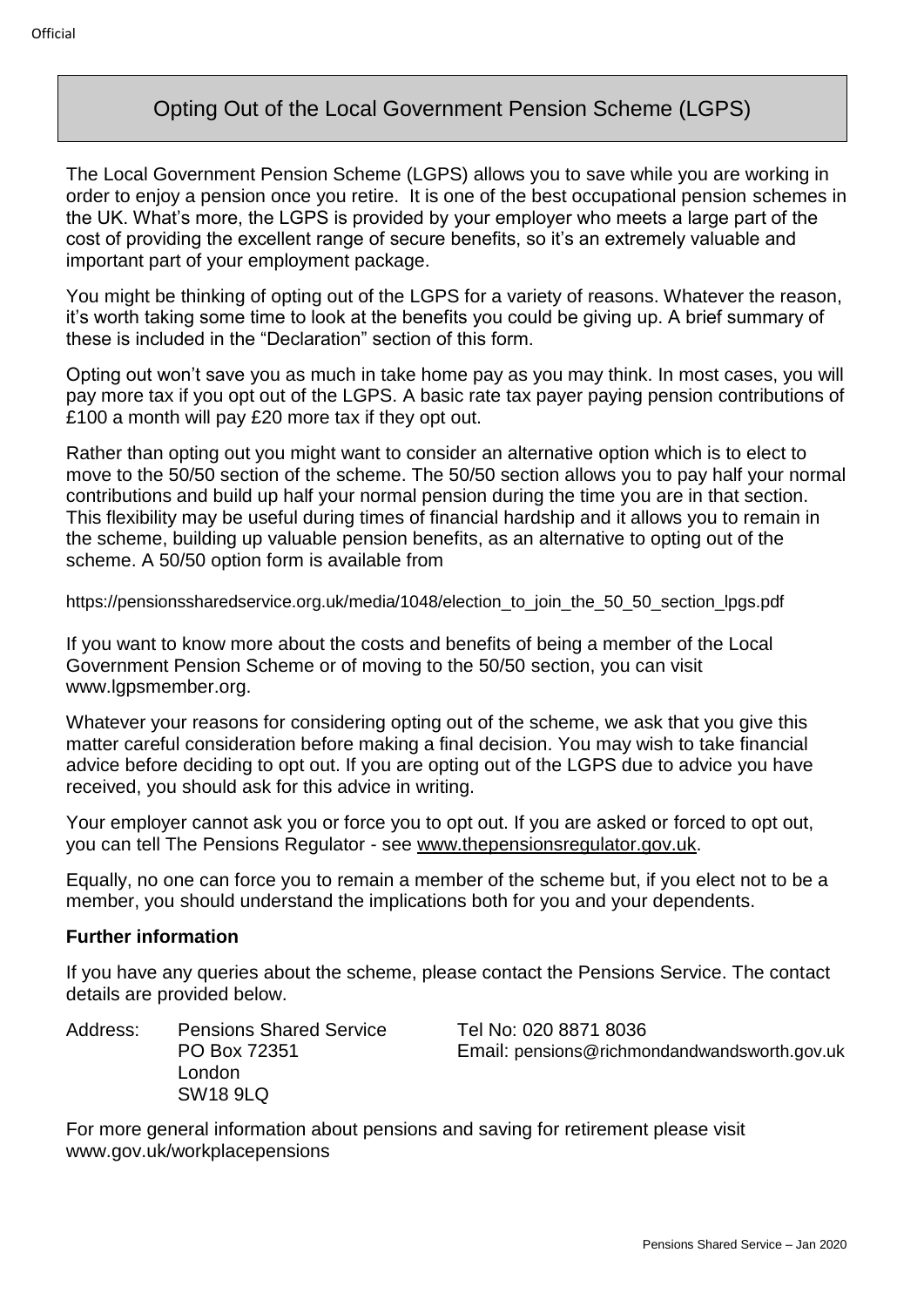# Opting Out of the Local Government Pension Scheme (LGPS)

# **Before completing this form, please read the notes overleaf. Please complete in BLOCK CAPITALS and in BLACK INK**

#### **Declaration:**

I declare that by opting out of the Local Government Pension Scheme (LGPS) I am knowingly giving up the opportunity to participate in the LGPS which would provide a guaranteed package of benefits which are backed by law including:

- **a secure pension** payable for life that increases with the cost of living
- **tax free cash** the option to exchange part of my pension for some tax-free cash at retirement
- **life cover** with a lump sum of three times my final pay if I die in service
- **cover for my family upon my death** including a survivor's pension for my spouse, civil partner or eligible cohabiting partner as well as children's pensions

and, once I've met the two years vesting period in the scheme:

- **voluntary early retirement** from age 55 (even though the scheme's normal pension age is the same as your State pension age but with a minimum of age 65). Benefits drawn before normal pension age may be reduced for early payment.
- **serious ill-health cover** if I must retire due to a serious illness, I could receive immediate benefits based on an enhanced period of scheme membership
- **redundancy cover** with the early payment of pension benefits if I am made redundant or retired on business efficiency grounds at 55 or over
- **aggregation** the option to combine this period of membership that I am terminating with any future membership on re-joining the scheme

I have read the above and understand that the choices I make now are important in planning for my retirement. I confirm that I wish to opt out of pension saving in the post(s) I have indicated on this form.

I understand that if I opt out, I will **lose the right to pension contributions from my employer**. I understand that if I opt out, I may have a lower income when I retire.

Please see the notes on the next page regarding when you can sign, date and return this form. It is important to fully complete this form. An incomplete form will not be accepted as a valid opt-out and the form will be returned to you for completion. If sending via email please include the following phrase in the email, otherwise it will not be accepted:

# **"I confirm that I personally submitted this election to opt out of a workplace pension scheme"**

| National Insurance Number: _________________________Date of Birth: ______________                                                                                                                                                                                                                                                    |                             |
|--------------------------------------------------------------------------------------------------------------------------------------------------------------------------------------------------------------------------------------------------------------------------------------------------------------------------------------|-----------------------------|
| Address:                                                                                                                                                                                                                                                                                                                             |                             |
|                                                                                                                                                                                                                                                                                                                                      |                             |
| Tel No:<br><u> 2000 - Jan James James Barnett, fransk politik (d. 18</u>                                                                                                                                                                                                                                                             |                             |
| If you hold more than one post with us, we will assume that you wish to opt out of membership of the<br>LGPS in all those posts unless you indicate the name of the post(s) from which you wish to opt out.<br>Job title(s) of the post(s) in which<br>you wish to opt out of the LGPS<br>State your department/school/section name: |                             |
| Tick to indicate which Pension Fund you are paying into:                                                                                                                                                                                                                                                                             |                             |
| ◯ Camden ◯ Merton ◯ Richmond & Wandsworth ◯ Waltham Forest                                                                                                                                                                                                                                                                           |                             |
| *electronic signatures are not acceptable                                                                                                                                                                                                                                                                                            | Dated: ____________________ |